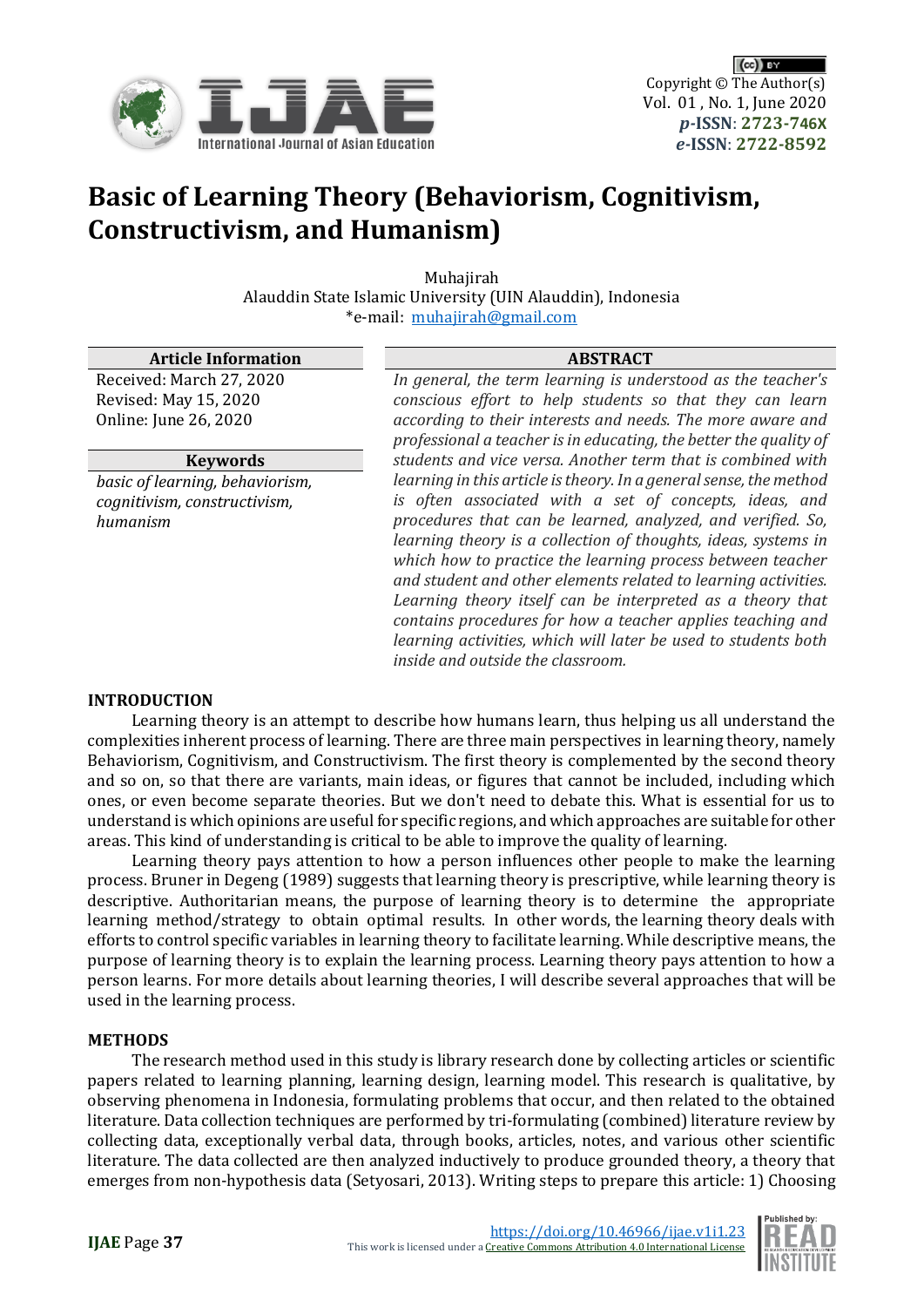a problem; 2) a preliminary study; 3) formulating a problem; formulating objectives; 4) conducting a study; 5) making a discussion; 6) formulating conclusions drawn from analysis results and recommendations for other authors.

# **RESULT**

# *Understanding Learning Theory*

In general, the term learning is understood as the teacher's conscious effort to help students so that they can learn according to their interests and needs. The more aware and professional a teacher is in educating, the better the quality of students and vice versa.

Another term that is combined with learning in this article is theory. In a general sense, the method is often associated with a set of concepts, ideas, and procedures that can be learned, analyzed, and verified. So, learning theory is a collection of thoughts, ideas, systems in which how to practice the learning process between teacher and student and other elements related to learning activities. Learning theory itself can be interpreted as a theory that contains procedures for how a teacher applies teaching and learning activities, which will later be used to students both inside and outside the classroom.

# **DISCUSSIONS**

### 1. Behaviorism

Behaviorism is a school of psychology that views individuals only in terms of physical phenomena and ignores mental aspects. In other words, behaviorism does not recognize the intelligence, talents, interests, and feelings of individuals in a study. Learning events train reflexes in such a way that they become habits that are mastered by individuals. In the Psychology Dictionary, several definitions of behaviorism are mentioned:

- a. The views of some psychologists in the early 20th century who opposed the method of introspection; and recommends that psychology be limited to the study of visible behavior (observable behavior) as a basis for consideration of scientific data.
- b. A flow system of psychology developed by John B. Watson. A general view that emphasizes the role of observable behavior (overt behavior) and reduces the meaning of mental processes.
- c. The view that states that human and animal behavior can be understood, bias can be predicted and controlled without the help of information relating to his mental state. A flow of psychology, which emphasizes that psychology is limited to the study of behavior.

Behaviorism is a school of psychology founded by John B. Watson in 1913 who argues that behavior must be a single subject of psychology. Behaviorism is a revolutionary school, persuasive and influential, and has deep historical roots. Behaviorism was born as a reaction to introspection (which analyzes the human soul based on subjective reports) and also Psychoanalysis (which talks about the invisible subconscious). The theory of learning behaviorism psychology was advanced by behavioristic psychologists. They believe that human behavior is controlled by rewards or reinforcement from the environment. Thus in the practice of learning, there is a close relationship between behavioral reactions with stimulation.

### 2. Cognitivism

Cognitive psychology is a branch of general psychology. It includes scientific studies of the symptoms of mental life insofar as it relates to the way humans think in gaining knowledge, processing impressions that enter through the senses, solving problems, digging up memories of expertise and work procedures needed in everyday life. Mental life encompasses cognitive, affective, conative symptoms to some degree, namely psychosomatics that cannot be separated from each other. Therefore, cognitive psychology not only explores the basis of typical cognitive symptoms but also from the affective (interpretation and consideration that accompanies the reaction of feelings), conative (will decisions).

Some experts have not been satisfied with the findings of previous experts about learning as a stimulus-response-reinforcement process. They argue that a person's behavior is not only controlled by reward and reinforcement. These are cognitive flow psychologists. In their opinion, a person's behavior is always based on cognition, which is the act of knowing or thinking about the situation in which the action occurs. In a learning situation, a person is directly involved in the position and gains insight for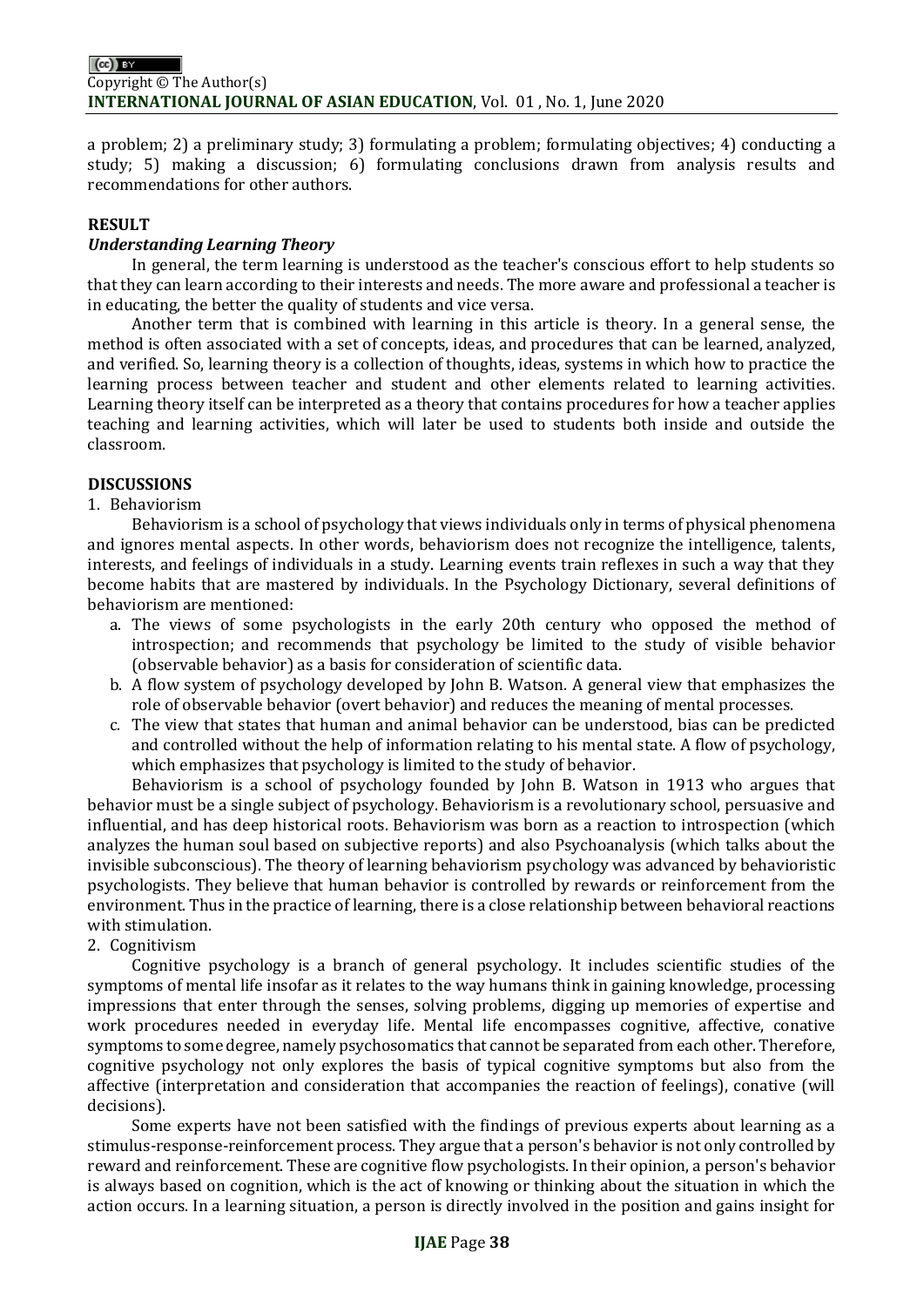problem-solving. Thus, cognitivism holds that a person's behavior is more dependent on insight into the relationships that exist in a situation. The whole is more than its parts. They put pressure on the organization of observations for stimuli in the environment as well as on the factors that influence consideration. Cognitive flow characteristics are:

- a. Increase what is in man
- b. Increase overall than parts
- c. Increasing the role of cognitive
- d. Improve current time conditions
- e. Increase the formation of cognitive structures
- f. Prioritizing balance in humans g. Prioritizing "insight" (understanding).

Characters include Kohler, Max Wertheimer, Kurt Lewin, and Bandura. Their learning theory was created based on the experiments of each, which is not the same. Still, the basis of their learning is the same, namely that in education, there is the ability to measure the environment, so the situation does not automatically affect humans.

3. Constructivism

Constructivism is the development of Cognitive learning theory. Kostruktivism departs from the belief that knowledge is a process of formation that continues to develop and change. Education is always a result of the cognitive construction of reality through one's activities. Experience is not guaranteed or fixed but rather a process of becoming know. The essence of constructivism theory is the idea that students must find and transform complex information into other situations, and if desired, that information becomes their own. With this basis, learning must be packaged into a process of constructing rather than receiving knowledge. The foundation of constructivism thinking is somewhat different from the view of objectivity, which places more emphasis on learning outcomes. In the perspective of constructivism, the strategy of gaining precedence over how much students acquire and remember knowledge. For this reason, the teacher's job is to facilitate the process by:

- a. Making learning meaningful and relevant for students;
- b. Allow students to find and implement their ideas;
- c. They were making students aware of their strategies for learning.

Based on the above understanding it can be concluded that constructivism is a view based on the acquisition of knowledge or construction (formation) of people who are learning that begins with the occurrence of cognitive conflict which at the end of the learning process of knowledge will be built by through experience from the results of interaction with the environment. Constructivism Learning is one view of the learning process, which states that the learning process (acquisition of knowledge) begins with the occurrence of cognitive conflict. This cognitive conflict can only be overcome through education that will be built himself through his experience of the results of interactions with his environment. Karli further said that:

*Cognitive conflict occurs when the interaction between the initial conceptions that have been owned by students with new phenomena can be integrated just like that so that changes in cognitive structure modifications are needed to achieve balance, this event will occur continuously, as long as students receive new knowledge* 

Constructivism can be done by giving problems to students. The provision of questions is intended to stimulate students to think and think critically when they are confronted with new facts. Students are treated as thinkers or trained to be thinkers, not just as passive recipients of knowledge—constructivist learning places more emphasis on learning process skills, not solely on learning outcomes. To achieve learning goals, the strategy the teacher undertakes is to create collaborative learning, which allows discussion of a problem from various points of view. The acquisition of student knowledge begins with the adoption of new things as a result of interaction with the environment; then, these new things are compared with the initial conception that has been previously owned. The teacher acts more as a facilitator and mediator of learning. The emphasis on learning and teaching focuses more on the success of students in organizing their experiences. The importance is on the students who are learning and not on the discipline or the teacher who is teaching. The function of the teacher as a mediator and facilitator can be described in the following tasks: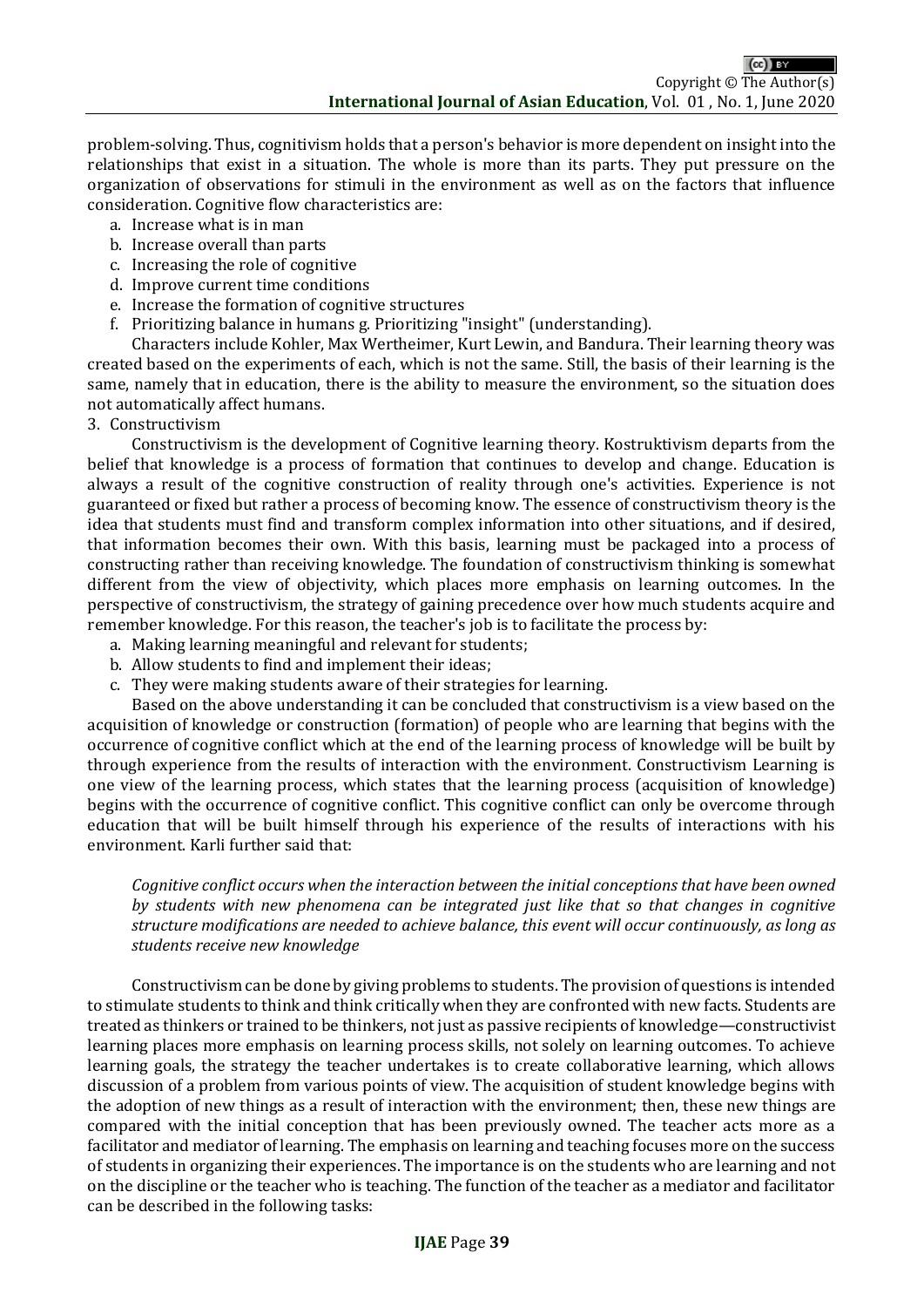#### $(cc)$  BY Copyright © The Author(s) **INTERNATIONAL JOURNAL OF ASIAN EDUCATION**, Vol. 01 , No. 1, June 2020

- a. Providing learning experiences that enable students to be responsible for making designs, processes, and research, therefore, clearly giving lectures or lectures is not the main task of a teacher or lecturer.
- b. Provide or provide activities that stimulate students' curiosity and help them to express their ideas and communicate their scientific ideas.
- c. Monitor, evaluate, and show whether students' thinking is working or not. The teacher teaches and questions whether the student's knowledge applies to deal with new related problems. The teacher helps evaluate students' hypotheses and conclusions.

According to Siraj, the characteristics of constructivist learning are:

- a. Provide learning experiences by linking the knowledge that students have in such a way that is learning through the process of knowledge formation;
- b. Providing various alternative learning experiences, not all do the same task, for example, a problem can be solved in multiple ways;
- c. Integrating learning with realistic and relevant situations involving concrete experiences, for example, to understand a concept through the reality of everyday life;
- d. Integrating learning to enable social transmission that is the occurrence of interaction and cooperation of a person with others or with the environment, for example, interaction and collaboration between students, teachers, and students;
- e. Utilizing various media including oral and written communication so that learning becomes more active;
- f. Involving students emotionally and socially so that it becomes exciting and students want to learn. Broadly speaking, the principles of constructivism taken are knowledge built students themselves,

both personally and socially. Active students construct continuous so that there is a change in the concept of concepts that are more detailed, complete. In accordance with scientific ideas, knowledge is not transferred from teacher to student, except with the activeness of students themselves to reason, the teacher's role is to help provide facilities and situations. Hence, the construction process of students runs smoothly—the leaders of the schools of Constructivism Tasker, Wheatley, Hudoyo, Hanbury, and Tyler.

# 4. Humanism

The third type of theory is the humanistic theory. Humanism is the flow of humanity. Humanism is a psychological approach, which emphasizes human problems, interests, values , and human dignity. According to the psychology dictionary, there are several notions of Humanistic psychology including

- a. An approach to psychology that emphasizes trying to see people as whole beings, by focusing on subjective awareness, researching critical human problems, and enriching human life;
- b. Psychological approach in general, which emphasizes the particular characteristics that distinguish human beings from other animals. Humanistic psychologists especially emphasize sociative and productive human capacities;
- c. The approach to the study of human existence, which underscores the problem for the whole person and the essential elements (constituents) of the internal and integrative of one's personal totality, motives, intentions, feelings, feelings and so on.

For adherents of this theory, the learning process must originate and lead to humans themselves. Of the four learning methods, this humanistic theory is the most abstract, the closest to the philosophical world than the world of education. Although this theory strongly emphasizes the importance of the "content" of the learning process, in reality, this theory is more about teaching and learning in its most ideal form. In other words, this theory is more interested in the idea of learning in its most perfect way than learning as it is, like what we usually observe in the everyday world.

Naturally, if this theory is very eclectic, any method can be utilized as long as the goal is to humanize humans (achieve self-actualization and so on) can be made. In the world of education, the flow of humanism emerged in the 1960s to the 1970s, and perhaps the changes and innovations that occurred during the last two decades of the 20th century will also go in this direction. (John Jarolimak and Clifford Foster, 1976, p.330). In highlighting behavioral problems, behavioral and humanistic psychologists have very different views. This difference is known as the freedom determination issue. Behaviorists view people as reactive beings who respond to their environment. Experience and maintenance will shape their behavior. Instead, humanists have the opinion that each person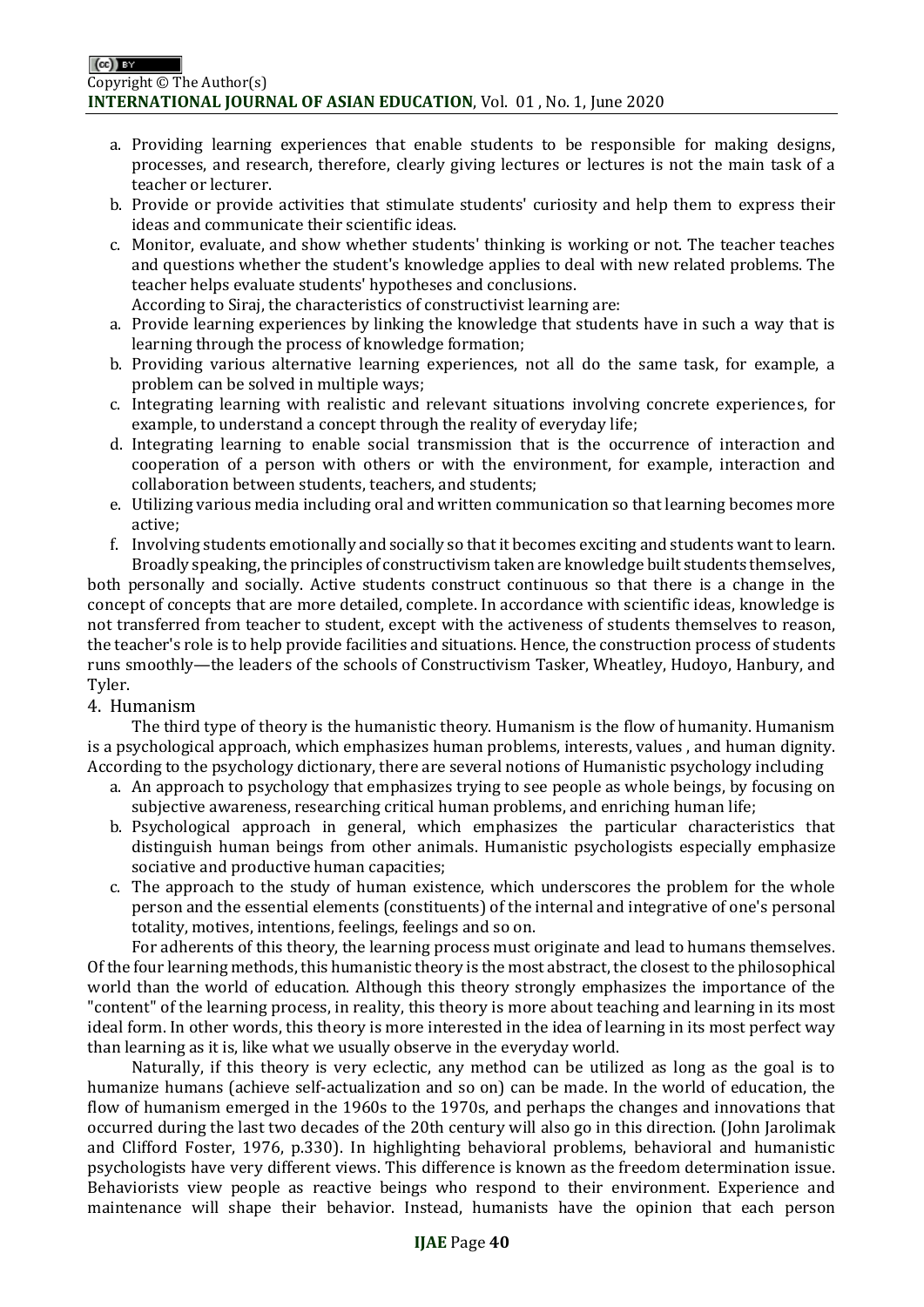determines their practice. They are free in choosing the quality of their lives, not bound by their friends. Cognitive Psychology was perfected by figures such as Carl Rogers and Frankle. So cognitive characteristics are still found in the flow of humanism psychology. The aspects of the flow of humanism: Concern with humans as individuals; Concern about personal unanimity; Concerned about the role of cognitive and practical; Concerned with the subjective perceptions that each individual has; Concerned about the ability to determine the form of one's behavior; Prioritizing "insight." Abraham Maslow (1908- 1970) can be seen as the father of humanistic psychology. This movement is a psychological movement that is dissatisfied with behavioristic psychology and psychoanalysis and looks for alternative psychology that focuses on humans with the characteristics of its existence. This movement came to be known as humanistic psychology (Misiak and Sexton, 1988). Humans are creative beings, controlled not by the forces of the unconscious-psychoanalysis-but by their values and choices. In 1958 Maslow named humanistic psychology a "third force," besides behavioristic psychology and psychoanalysis as the first and second forces. There are four characteristics of psychology that are humanistic oriented, namely:

- a. Focusing on the person experiencing, and therefore focusing on the experience as a primary phenomenon in studying humans;
- b. Emphasizing distinctive qualities such as creativity, self-actualization, as opposed to mechanical and reductionistic human thought;
- c. Relying on meaningfulness in choosing problems to be studied and research procedures to be used.

Give full attention and place the highest value on human dignity and dignity and are interested in the development of potential inherent in each individual (Misiak and Sexton, 1988). Aside from Maslow as a figure in humanistic psychology, Carl Rogers (1902-1987) is famous for being client-centered therapy.

# **CONCLUSION**

Based on the previous description, it can be concluded as follows: Behaviorism is a school of psychology founded by John B. Watson in 1913 who argued that behavior must be the sole subject of psychology. Behaviorism is a revolutionary school, persuasive and influential, and has a relatively deep historical root. Characteristics of Behaviorism:

1. Concerned with environmental influences;

- 2. Concern over parts of the whole;
- 3. Concerned with psychomotor reactions;
- 4. Concerning the causes of the past;
- 5. Concerned about forming habits;
- 6. Prioritizing the mechanism of learning outcomes;
- 7. Prioritizing "trial and error."

Behaviorism flow figures include; E.L. Thorndike, Ivan Petrovich Pavlov, B.F. Skinner, and Bandura. Cognitive psychology is a branch of general psychology. It includes scientific studies of the symptoms of mental life insofar as it relates to the way humans think in gaining knowledge, processing impressions that enter through the senses, solving problems, digging up memories of expertise and work procedures needed in everyday life. Cognitive flow characteristics are:

- 1. Increase what is in man;
- 2. Increase overall than parts;
- 3. Increase the cognitive role;
- 4. Improve current time conditions;
- 5. Increase the formation of cognitive structures;
- 6. Prioritizing balance in humans;
- 7. Prioritizing "insight" (understanding);

Cognitive flow figures include Kohler, Max Wertheimer, Kurt Lewin, and Bandura. Constructivism Learning is one of the views about the learning process, which states that the learning process (acquisition of knowledge) begins with the occurrence of cognitive conflict. This cognitive conflict can only be overcome through education that will be built the child himself through his experience of the results of interactions with his environment. The characteristics of constructivist learning are: